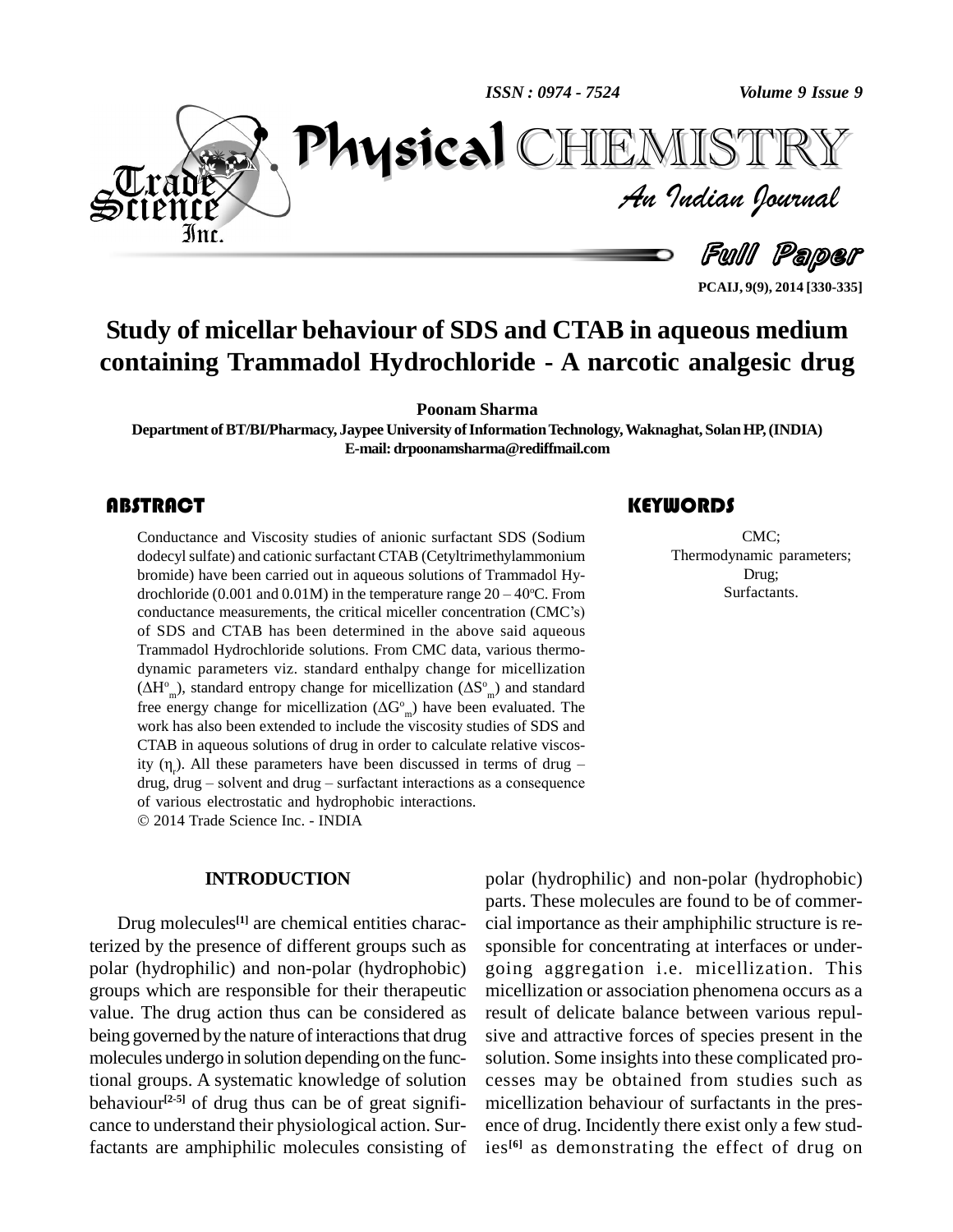micellization of surfactant.

It is therefore, proposed to investigate the effect of Trammadol Hydrochloride, a narcotic-analgesic drug on micellization of an anionic surfactant So dium dodecyl sulfate (SDS) and cationic surfactant Cetyltrimethylammonium bromide (CTAB) in aque ous solutions of furosemide covering a wide range Cetyltrimethylammonium bromide (CTAB) in aque-<br>ous solutions of furosemide covering a wide range water the<br>of experimental condition i.e. temperature  $(20 - \text{racy of})$  $40^{\circ}$ C) at two different aqueous solutions of lution Trammadol Hydrochloride i.e., 0.001M and 0.01M.<br>As our main tool, we have used conductometric studies. Precise viscosity measurements were also carried out to support the information obtained from the conductometric studies in probing the structural changes in different types of solution systems<sup>[2-8]</sup>. ite However, it is important to mention that this part of ment was  $\pm 0.01\%$ . The viscosities of SDS (0.001M) the study was carried out only at five different tem peratures in the above listed aqueous solutions of Trammadol Hydrochloride (TM). Tramadol hydro chloride **[7]** is a centrally-acting synthetic opioid an algesic medicine which is used in relieving moder ate to severe pain. It works by affecting chemicals in the brain and nervous system which are involved in the sensation of pain. Therefore by optimizing its concentration there is scope of improvement of its pharmacokinetics.

### **EXPERIMENTAL**

 $10^{-6}$ S cm<sup>-1</sup> at 25<sup>o</sup>C was distilled with the help double defini distillation unit. The water so obtained has conduc-10<sup>-6</sup>S cm<sup>-1</sup> at 25<sup>o</sup>C was distilled w<br>distillation unit. The water so ob<br>tance value  $\approx$ 1-4 X 10<sup>-7</sup> S cm<sup>-1</sup> at  $-7$  S cm<sup>-1</sup> at 25 $\degree$ C and pH in the points range 6.5 - 7.0. Water of these specifications was used for all experiments.

Sodium dodecyl sulfate (SDS) (Biochemical grade from BDH) were used as received. Cetyltrimethylammoniumbromide (CTAB) (AR grade and purity > 99%) was also obtained from s.d. Fine - Chem..Ltd. Drug used is Trammadol hydrochloride (+/-) cis-2- ((Dimethylamino) methyl)-1-(3-methoxyphenyl)



cyclohexanol hydrochloride. It is supplied by Cipla Ltd in capsules dosage form and is used as such. The drug has the following structure:

Conductance measurement were carried out with a calibrated digital conductivity meter (CON 150, Merck). These were carried out in a Harco supplied<br>water thermostat having temperature maintaining accu-<br>racy of ±0.05°C. Specific conductance (κ) of TM sowater thermostat having temperature maintaining acculution at concentration  $(0.001M)$  and  $(0.01M)$  in case of SDS and 0.001M in case of CTAB have been mea sured at five different temperatures i.e. 20,25,30,35 and  $40^{\circ}$ C with the help of conductivity meter.

Viscosity measurements were carried out with a jacketed Ostwald viscometer supplied by Harco limited. The precision achieved in viscosity measure jacketed Ostwald viscometer supplied by Harco limited. The precision achieved in viscosity measurement was  $\pm\,0.01\%$ . The viscosities of SDS (0.001M and 0.01M) and CTAB (0.001M) have been mea sured in aqueous Tramadol hydrochloride solutions at different temperatures i.e. 20-40°C.

#### **DISCUSSION**

### **Conductance studies**

Ordinary tap water of conductivity range  $3 - 5X$  K increases almost inearly with [SDS] and [CTAB] with<br>S cm<sup>-1</sup> at 25<sup>o</sup>C was distilled with the help double definite break points. K is also measured at higher con-Micellization behaviour of SDS and CTAB has been traced to interpret drug-surfactant interactions. The dependence of  $\kappa$  on concentration of surfactants (SDS and CTAB) in aqueous solution of (TM) has been pre-<br>sented in Figure 1-3. It is clear from these graphs that, increases almost linearly with [SDS] and [CTAB] with sented in Figure 1-3. It is clear from these graphs that,<br> $\kappa$  increases almost linearly with [SDS] and [CTAB] with<br>definite break points.  $\kappa$  is also measured at higher concentration of drug i.e. 0.01 M in SDS, where no break points are observed Figure 3.

> *An*values are drastically increased in the presence of TM *I*<br>**Indian** *Indian*<br>**Indian** *Indian*<br>*IISTRY*<br>*Indian Iournal* The break points were quite significant as observed in Figure 1,2, therefore critical micellar concentrations (CMC) were evaluated for SDS as well as for CTAB. The CMC values in case of SDS, a negatively charged surfactant, are found in the range  $(5-6$  mM), which are much lower than the CMC of aqueous SDS solution (8) mM). However, a contrasting behaviour has been obtained in case of CTAB, a positively charged surfactant (with CMC=0.9 mM in water) for which the CMC (6.0- 7.0 mM). It has been found in literature **[10]** that maximum solubility of TM solution is observed in aqueous-micellarsolutions of cationic surfactants, because

Physical CHEMISTRY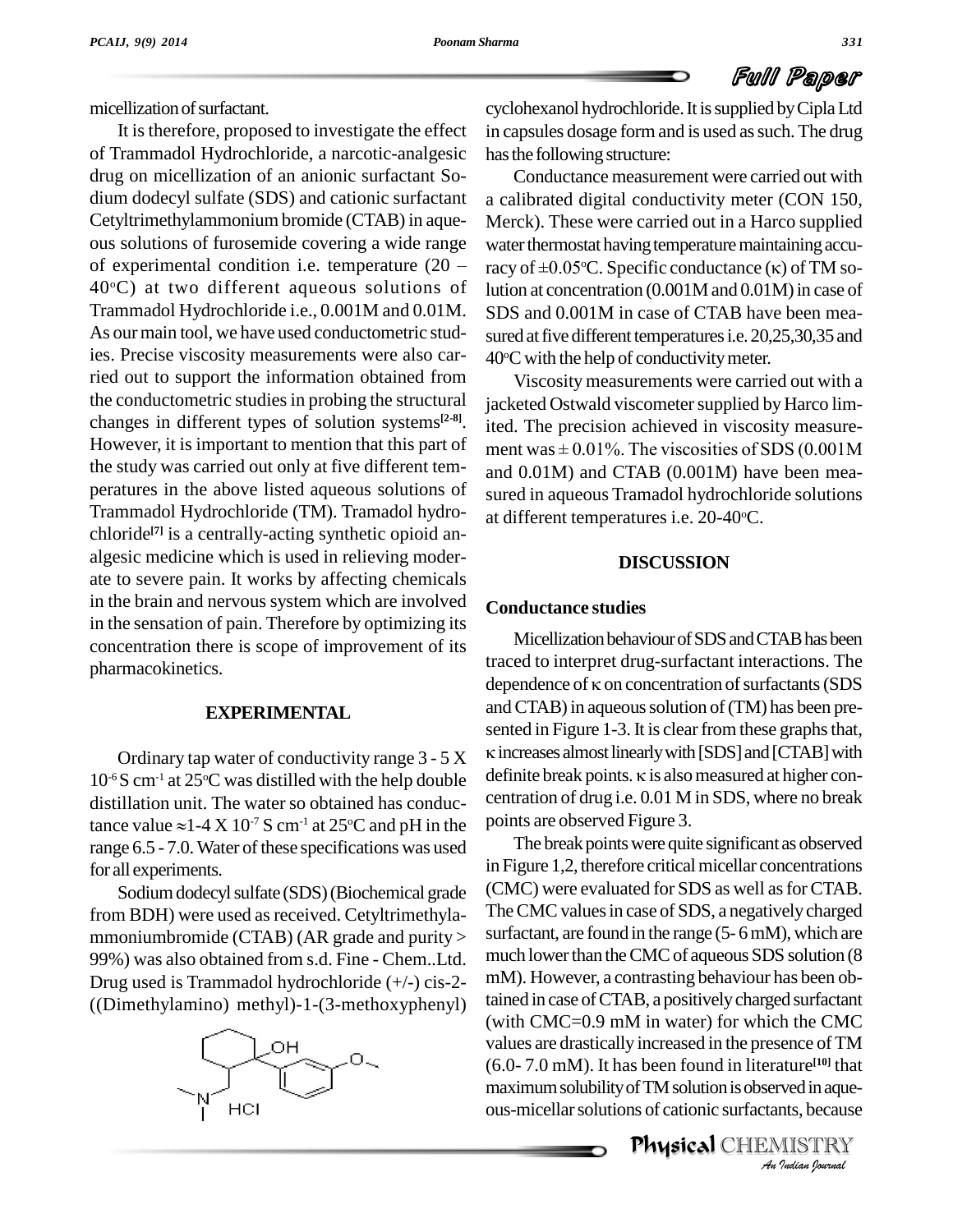

**Figure 1 : Specific conductance as a function of [SDS] in 0.001M aqueous solution of furosemide at different tem peratures**



**Figure 2 : Specific conductance as a function of [CTAB] in 0.001M aqueoussolution of furosemide at different temperatures**

and surfactant cations. Further, the solubilisation of this drug is highly specific to type of surfactant molecules which further affect the solubilization of drug and thus delaying micellization as shown by much higher CMC values of CTAB in the presence of drug. However, micellization of SDS in the presence of TM solution seems to be facilitated as it has least tendency for solubilisation of the drug and thus the process of micellization is achieved at a lower concentration<sup>[8]</sup>. varun **[8]** 

# *An***Thermodynamics of micellization of SDS and** *I* micellizat<br>**utions of Trand Control**<br>Indian spormal **CTAB** in aqueous solutions of Trammadol Hydro**chloride**

In order to derive further information about drug-

Physical CHEMISTRY



**Figure 3 : Specific conductance as a function of [SDS] in 0.01M aqueous solution of Tramadol Hydrochloride at different temperatures**

surfactant interactions from these experimental data, various thermodynamic parameters of micellization have been calculated and examined. The standard free en been calculated and exammed. The standard free en-<br>ergy change for micellization is given by<sup>[9,10]</sup> varun.

 $\Delta G<sup>o</sup><sub>m</sub> = RT ln (X<sub>CMC</sub>)$ **) (1)** where  $X_{CMC}$  was calculated as:  $X_{CMC} = CMC$  mol  $dm<sup>3</sup>$  of surfactant / (CMC of Surfactant + concentration of drug  $+ 55.6$ ). R is gas constant and T is temperature in Kelvin.

perature in Kelvin.<br>The standard enthalpy change for micellization,<br> $\Delta H^{\circ}_{\phantom{\circ}\text{m}}$  is obtained through a classical van't Hoff type  $\Delta H^{\circ}$  is obtained through a classical van't Hoff type  $\sum_{m}^{n}$  is obtained through a

$$
\Delta H^{\circ}{}_{m} = -RT^{2} [d \ln X_{CMC} / dT]
$$
 (2)

where d ln  $X_{CMC}$  / dT is the slope of straight line obtained by plotting ln  $X_{CMC}$  against T<br>The standard entropy change for micellization,  $\Delta S^{\circ}_{\infty}$ tained by plotting  $\ln X_{\text{CMC}}$  against T

The standard entropy change for micellization,  $\Delta S^{\circ}$  of formation and solubilization of ion-pairs between TM for SDS and CTAB was determined from eqn. [9,11] om for SDS and CTAB was determined from eqn.<sup>[9,11]</sup>.<br> $\Delta G^{\circ}{}_{m} = \Delta H^{\circ}{}_{m} - T \Delta S^{\circ}{}_{m}$  (3)

$$
\Delta G_{m}^{\circ} = \Delta H_{m}^{\circ} - T \Delta S_{m}^{\circ}
$$
 (3)

SDS and CTAB was determined from eqn.<sup>19,111</sup>.<br>  $_{\rm n} = \Delta H^{\rm o}_{\rm m} \cdot T \Delta S^{\rm o}_{\rm m}$  (3)<br>
The negative values of  $\Delta H^{\rm o}_{\rm m}$  and  $\Delta G^{\rm o}_{\rm m}$  and positive values of  $\Delta S^{\circ}$  values are indicative of drug – surfactant  $T \Delta S^{\circ}_{m}$  (3)<br>ative values of  $\Delta H^{\circ}_{m}$  and  $\Delta G^{\circ}_{m}$  and positive<br> $\frac{\circ}{m}$  values are indicative of drug – surfactant interactions. Figure 4-5 however, represent the dependence of these thermodynamic parameters as a function of temperature in Kelvin. The decrease in the values of these parameters with increase in temperature reflect the decrease of hydrophilic hydration of surfactant head group as well asthe hydrophilic part of drug, which further facilitates the interaction of charged part of surfactants and drug electrostatically to each other in case of CTAB and for SDS they interact hydrophobically and favour micellization as anionic sur-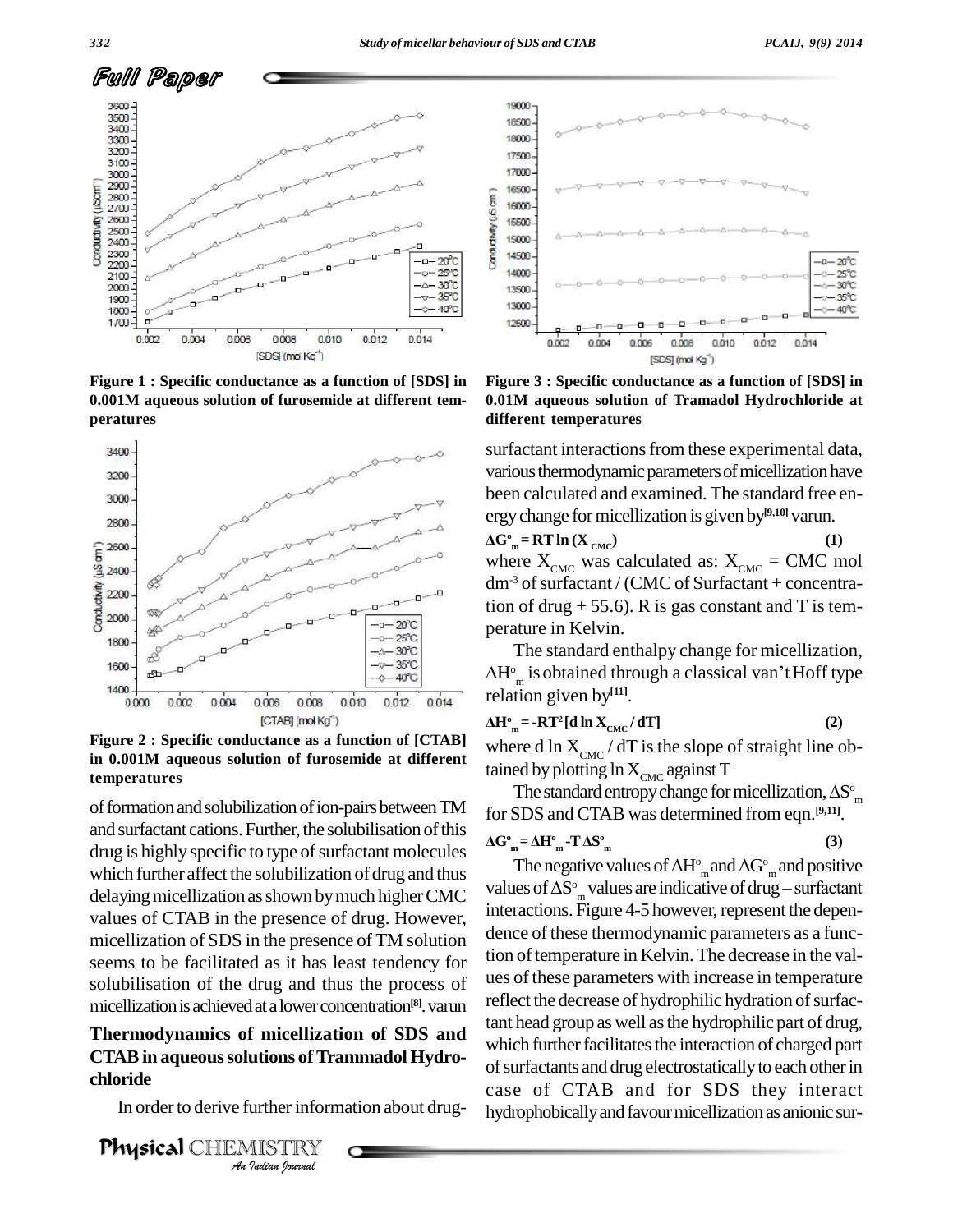Full Paper





**Figure 4 : Variation of thermodynamic parameters a)** <sup>Temp(K)</sup><br>igure 4 : Variation of thermodynamic parameters a) Fig<br>H°<sub>m</sub> (kJ mol<sup>-1</sup>), b)  $\Delta G^{\circ}$ <sub>m</sub> (kJ mol<sup>-1</sup>), c)  $\Delta S^{\circ}$ <sub>m</sub> (JK<sup>-1</sup> mol<sup>-1</sup>) of  $\Delta H^{\circ}$ **SDS asa function of temperature in 0.001M aqueous solution of Tramadol Hydrochloride**

factants are known for stronger hydrophobic interactions as compared to cationic surfactant. **[12,13]**.

*An***CTAB as a function of temperature in 0.001M aqueous** *IM aqueous<br>d to include<br><i>IISTRY*<br>*Indian Iournal* **Figure 5 : Variation of thermodynamic parameters a) Temp(K)**<br>igure 5 : Variation of thermodynamic parameters a)<br> $\mathbf{H}_{m}^{\circ}$  (kJ mol<sup>-1</sup>), b)  $\Delta\mathbf{G}_{m}^{\circ}$  (kJ mol<sup>-1</sup>), c)  $\Delta\mathbf{S}_{m}^{\circ}$  (JK<sup>-1</sup> mol<sup>-1</sup>) of **solution of Tramadol Hydrochloride**

#### **Viscosity studies**

The present study was further extended to include

,<br>**Physical** CHEMISTRY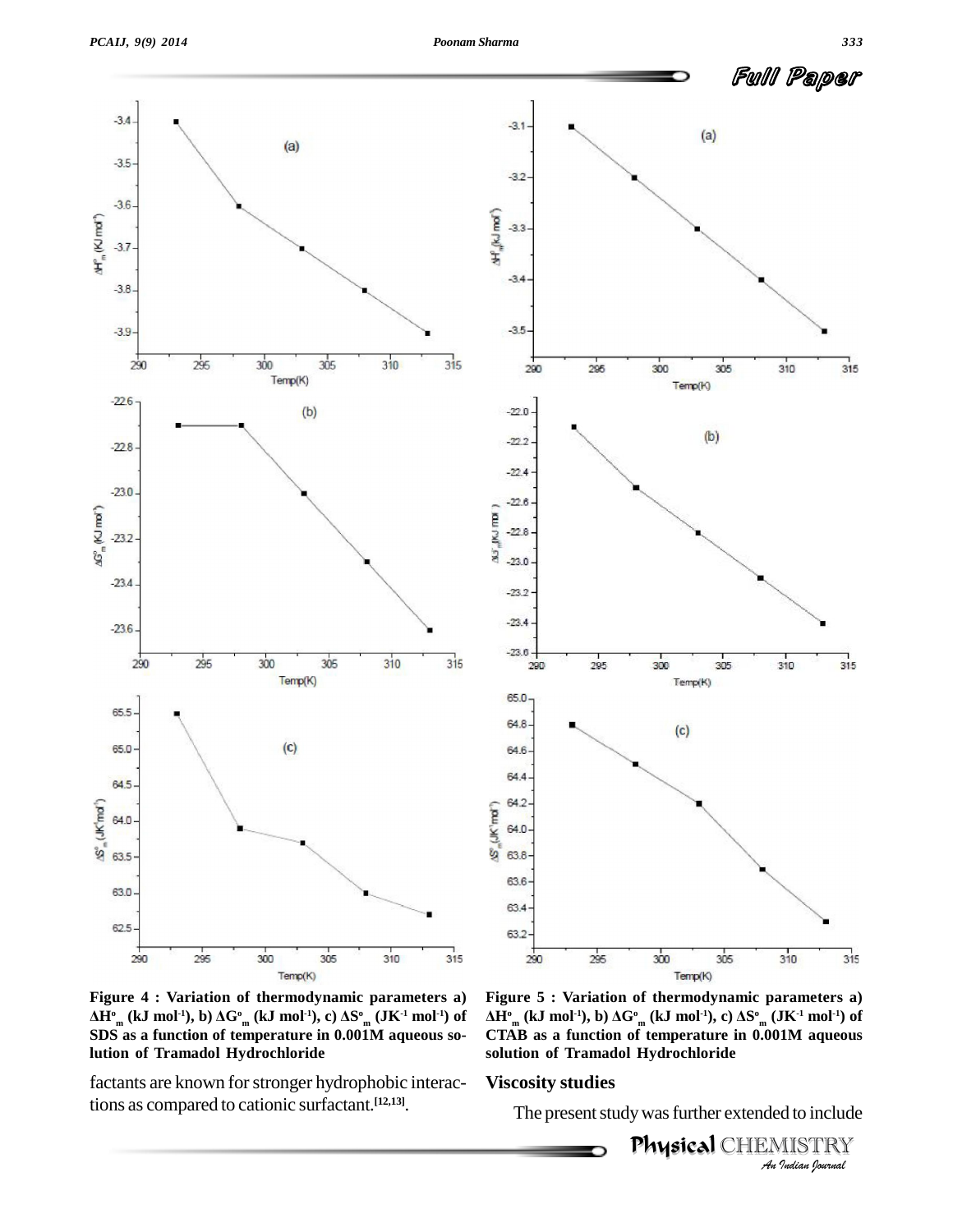

 $\alpha$  ous solution of Tramadol Hydrochloride at different tempera**tures**



**Figure 7 : Viscosity as a function of [CTAB] in 0.001M aqueoussolutionofTramadolHydrochloride atdifferenttem peratures**



*An***Figure 8 : Viscosity as a function of [SDS] in 0.01M aque-** *I*<br>*I* Hydrochlori<br>ents of SDS a<br>mide. The condita<br>*Indian Iournal* **ous solution of Tramadol Hydrochloride at different tem peratures**

the viscosity measurements of SDS and CTAB in aqueous solutions of furosemide. The concentration depen-

Physical CHEMISTRY

| TABLE 1 : CMC x10 <sup>3</sup> values for SDS and CTAB in 0.001M |
|------------------------------------------------------------------|
| aqueous solution of TM                                           |

| CMC X $103$ |            |             |  |
|-------------|------------|-------------|--|
| T(K)        | <b>SDS</b> | <b>CTAB</b> |  |
| 293         | 5          | 6.4         |  |
| 298         | 6          | 6.5         |  |
| 303         | 6          | 6.6         |  |
| 308         | 6.3        | 6.8         |  |
| 313         | 6.4        | 7.0         |  |

sented in Figure 6-8. ce of viscosity,  $\eta$  of SDS and CTAB has been pre-<br>ed in Figure 6-8.<br>It is clear from these figures that  $\eta$  changes almost

linearly with [SDS] whereas a non-linear part is ob served in case of CTAB upto 6mM. These observations are also supported by conductivitystudies.Also served in case of CTAB upto 6mM. These observa-<br>tions are also supported by conductivity studies. Also<br>the relative viscosity i.e.  $\eta_r = \eta/\eta_o$ , gives an idea about<br>the structural changes in the solvent system showing<br>almo the structural changes in the solvent system showing **Figure 6 : Viscosity as a function of [SDS] in 0.001M aque-**

#### **REFERENCES**

- **[1]** K.D.Tripathi; Essentials of Medical Pharmacology, 4 th Edition, Jaypee Brothers Medical Pub.(P) Ltd. New Delhi **(1999)**.
- **[2]** V.K.Syal, S.Chauhan, Pawan K.Gupta, Poonam Sharma; J.Electrochem.Soc.India, **53**, 1 **(2004)**.
- **[3]** Poonam Sharma, S.Chauhan, M.S.Chauhan, V.K.Syal; Ind.J.of Pure and Appl.Phy., **46**, 839 **(2008)**.
- **[4]** V.K.Syal, S.Chauhan, Saneel K.Thakur, Poonam Sharma; Int.J.Thermophysics, **26**, 807 **(2005)**.
- **[5]** S.Chauhan, M.S.Chauhan, R.Gautam, V.K.Syal; J.Electrochem.Soc.India, **45**, 141 **(1996)**.
- **[6]** O.R.Y.Carlota, W.L.H.Helen, P.Adalberto,<br>C.T.Leoberto; Micellar solubilization of ibuprofen<br>– influence of surfactant head groupson the extent C.T.Leoberto; Micellar solubilization of ibuprofen ofsolubilization, Brazilian Journal of Pharmaceuti cal Sciences, **41**, 237-246 **(2005)**. of solubilization, Brazilian Journal of Pharmaceutical Sciences, **41**, 237-246 (**2005**).<br>
[7] A.Brayfield; ed.(13 December 2013), "Tramadol
- cal Sciences, 41, 237-246 (**2005**).<br>A.Brayfield; ed.(13 December 2013), "Tramadol<br>Hydrochloride", Martindale: The Complete Drug Reference, Pharmaceutical Press, Retrieved 5April **(2014)**.
- **[8]** V.Bhardwaj, Poonam Sharma, M.S.Chauhan, S.Chauhan; Micellization, interaction and thermo dynamic study of butylatedhydroxyanisole (synthetic antioxidant) and sodium dodecyl sulfate in aque dynamic study of butylatedhydroxyanisole (synthetic antioxidant) and sodium dodecyl sulfate in aque-<br>ous-ethanol solution at 25, 30 and 35 °C. In press-